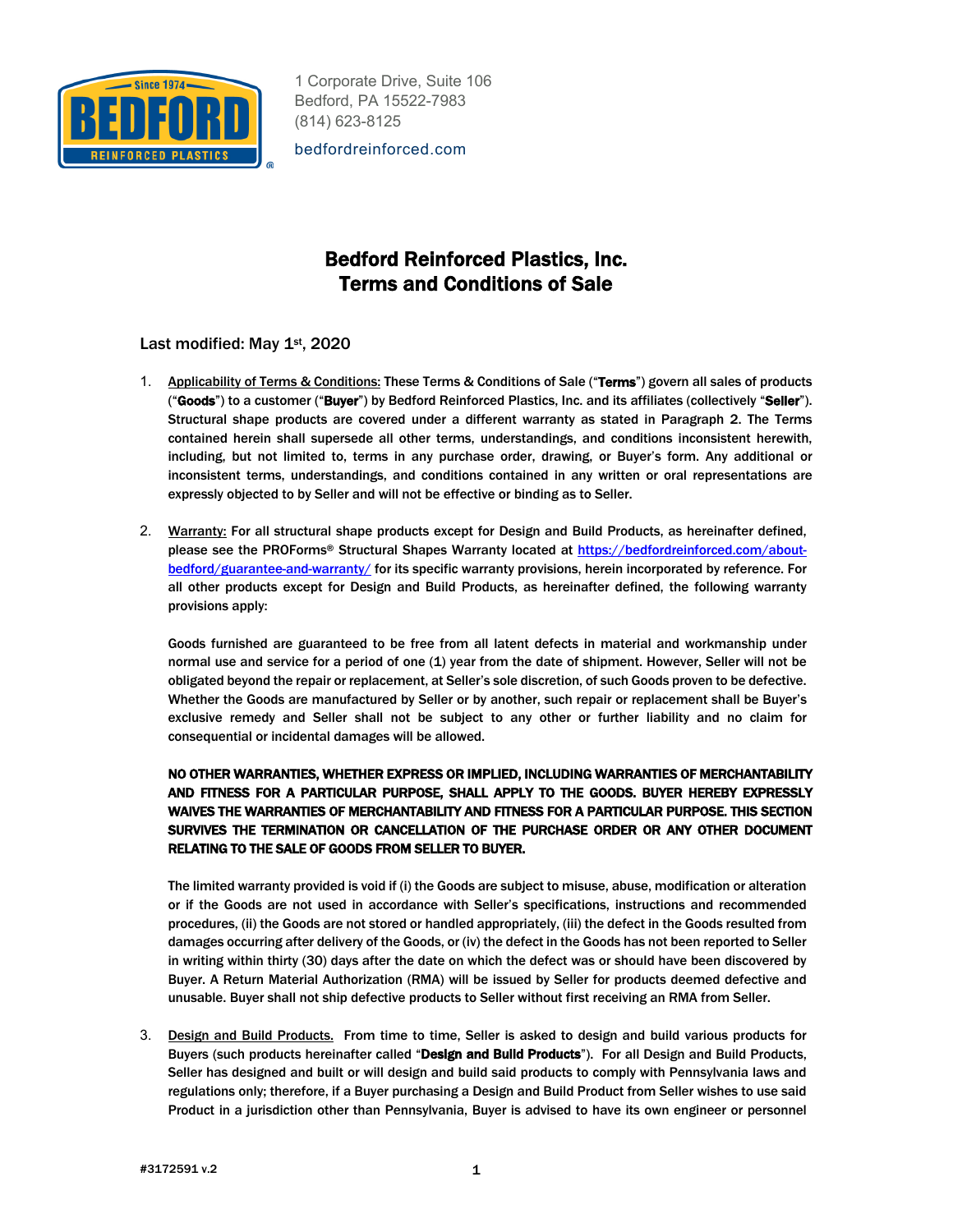

bedfordreinforced.com

review the design of the product for compliance with its jurisdiction prior to use of same. SELLER HEREBY DISCLAIMS ALL WARRANTIES, INCLUDING, BUT NOT LIMITED TO, WARRANTIES OF MERCHANTABILITY AND FITNESS FOR A PARTICULAR PURPOSE, IN REGARDS TO ALL DESIGN AND BUILD PRODUCTS. BUYER HEREBY EXPRESSLY WAIVES THE WARRANTIES OF MERCHANTABILITY AND FITNESS FOR A PARTICULAR PURPOSE AND AGREES TO REFRAIN FROM ASSERTING SAID WARRANTIES AGAINST SELLER. SELLER HEREBY FURTHER DISCLAIMS ALL LIABILITIES ARISING FROM THE IMPROPER DESIGN UNDER ANY JURISDICTION'S LAWS AND REGULATIONS OF THE DESIGN AND BUILD PRODUCTS, AND BUYER ACCEPTS ALL RESPONSIBILITY IN ASSURING THE DESIGN MEETS THE JURISDICTIONAL REQUIREMENTS OF BUYER'S INTENDED USE. THIS SECTION SURVIVES THE TERMINATION OR CANCELLATION OF THE PURCHASE ORDER OR ANY OTHER DOCUMENT RELATING TO THE SALE OF DESIGN AND BUILD PRODUCTS FROM SELLER TO BUYER. Design and Build Products furnished to Buyer are guaranteed to be free from all latent defects in material and workmanship under normal use and service for a period of one (1) year from the date of shipment. However, Seller will not be obligated beyond the repair or replacement, at Seller's sole discretion, of such Design and Build Products proven to be defective. Whether the Design and Build Products are manufactured by Seller or by another, such repair or replacement shall be Buyer's exclusive remedy and Seller shall not be subject to any other or further liability and no claim for any other damages, including, but not limited to, consequential or incidental damages will be allowed.

- 4. Notice of Defect: Buyer shall notify Seller of any defect, error or shortage in Goods received by Buyer, in writing, within thirty (30) calendar days after delivery and such written notice must state the applicable order number or other information identifying the specific Goods at issue and must be accompanied by documents that substantiate the alleged defect, error, or shortage. If Buyer fails to provide Seller with such written notice within the required time, Buyer will be deemed to have waived such defect, error or shortage and to have accepted the Goods delivered.
- 5. Notices: Any notice to Seller or Buyer required or permitted hereunder shall be sent by registered or certified mail with return receipt requested, postage prepaid, by a nationally recognized delivery service, to Seller at 1 Corporate Drive, Suite 106, Bedford, PA 15522, and to Buyer at Buyer's last address on file with Seller.
- 6. Goods Returned: Goods and Design and Build Products may not be returned without Seller's prior written permission unless otherwise agreed upon. Stock items, when returned, will be credited at the lowest prevailing price, and subject to a minimum charge of ten percent (10%) for handling and restocking. Return transportation charges must be prepaid. Non-standard or special items, including Design and Build Products, are not subject to cancellation, change, reduction in amount, nor return for credit without prior written consent and upon terms that indemnify Seller fully against loss. Only merchandise in resalable condition will be accepted.
- 7. Terms and Security Interest: Terms of payment are net cash thirty (30) days from invoice date unless Seller has demanded payment prior to shipment. Interest at the rate of one and one-half percent (1.5%) per month will be charged on past due accounts commencing after the last day of the first calendar month following the date of invoice. Seller may suspend credit, refuse shipment, or cancel unfilled orders whenever Seller believes Buyer's credit is impaired or if Buyer fails to comply with these payment terms. Seller retains a security interest in all Goods, Design and Build Products, and all proceeds and products thereof until all amounts due or to become due hereunder have been paid. Any repossession and removal of Goods and/or Design and Build Products shall be without prejudice to any of Seller's other remedies at law or in equity.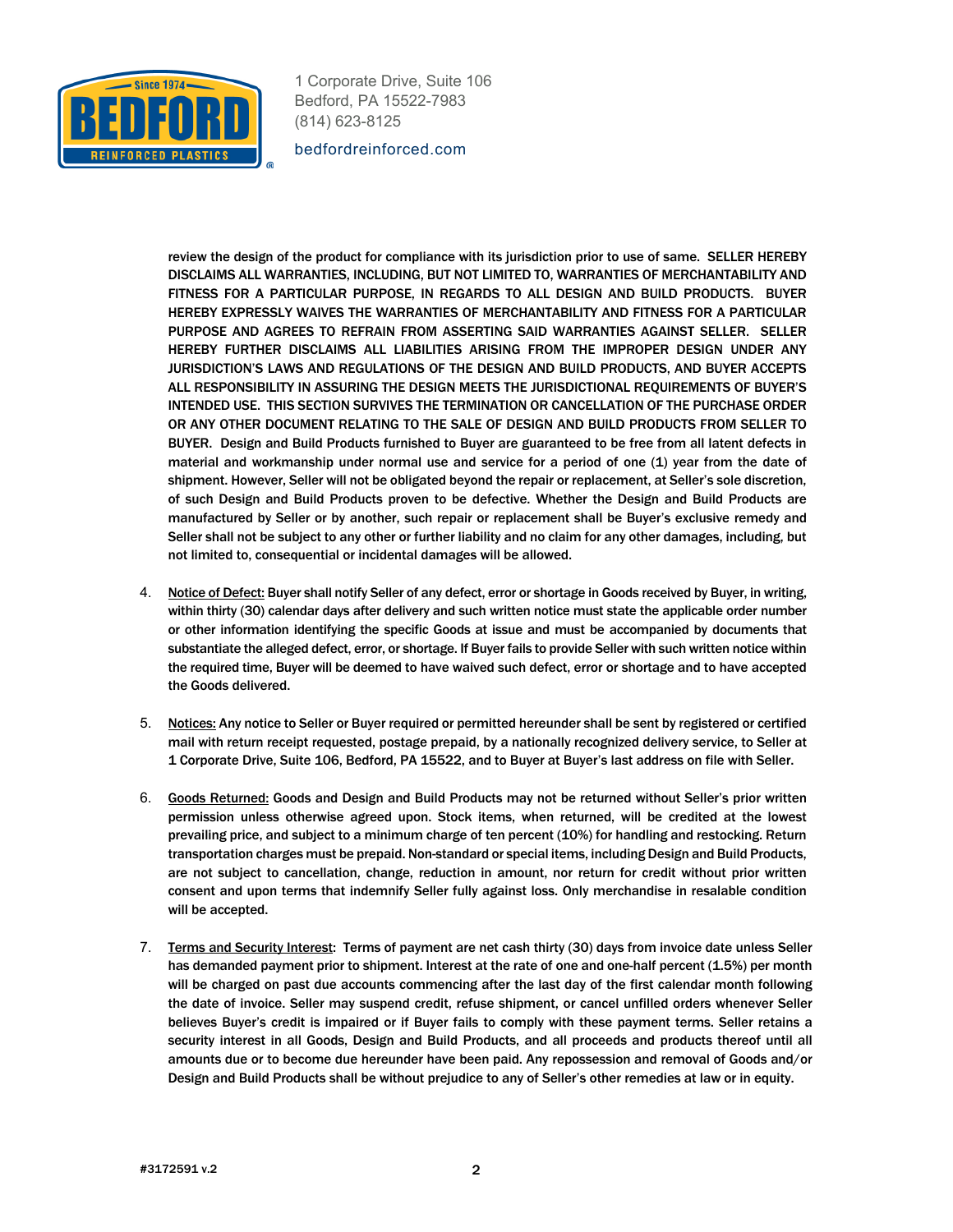

bedfordreinforced.com

THIS DOCUMENT IS A SECURITY AGREEMENT AND GIVES SELLER ALL THE RIGHTS OF A SECURED PARTY UNDER THE UNIFORM COMMERCIAL CODE. Therefore, Buyer agrees, without further consideration, at any time to do or cause to be done, executed and delivered, all such further acts and instruments as Seller may reasonably request in order to perfect Seller's security interest.

- 8. Manufacturing Variations: All Goods and Design and Build Products shall be subject to normal manufacturing tolerances and variations of Seller and its raw materials suppliers as recognized in the reinforced plastics industry. Seller reserves the right to change raw materials specifications and/or raw materials at any time and assumes no obligation to continue to supply any product, or products, previously sold.
- 9. Prices: Prices for undelivered portions of continuing orders are subject to change whenever Seller's costs are affected by Federal or State legislation, changes in costs of raw materials, and/or labor rates, together with applicable overhead for such costs.
- 10. Taxes: Prices do not include any taxes, duties, or fees. If Seller should be required to pay such taxes, invoices will be increased accordingly. Buyer agrees to defend, indemnify, and hold Seller harmless from and against any and all such taxes, duties and fees, including without limitations, any cost, expense, attorney's fees, interest or penalties assessed against or incurred by Seller as a result of or in any way related to Buyer's failure to pay any such taxes, duties or fees.
- 11. Shipments: Seller's shipping dates are approximate unless otherwise expressly stipulated to in writing between Seller and Buyer. Seller's shipping dates are based on receipt of orders with complete information and authority to proceed with manufacture.
- 12. F.O.B. Point: Quotations and sales are F.O.B. Seller's place of business unless otherwise expressly stipulated.
- 13. Quality: In the event samples of Goods are submitted to Buyer, future production will be based on the sample standards, recognizing that some modifications may occur through normal tool wear due to production.
- 14. Quantity: Seller reserves the right to deliver Goods in quantities not to exceed 10% more or less than the quantity specified by Buyer. In the event of such variance, appropriate adjustments shall be made in the purchase price at prevailing prices.
- 15. Packaging: Seller shall provide adequate packaging for all Goods and Design and Build Products shipped in accordance with recognized industry practice. The costs of all special packaging requirements of Buyer shall be billed to Buyer's account.
- 16. Cancellation: Buyer may not terminate, reduce, suspend, or cancel any order for Goods and/or Design and Build Products after Buyer's purchase order is placed with Seller, unless Seller provides Buyer with explicit prior written consent to such termination, reduction, suspension or cancellation. Seller may withhold such written consent in its sole discretion. If Seller consents in writing to Buyer's request for termination, reduction, suspension or cancellation, Buyer's request shall be subject to payment of charges based upon the status of work completed. Seller reserves the right to apply a minimum charge of 25% of the purchase price of the unshipped portion of the order.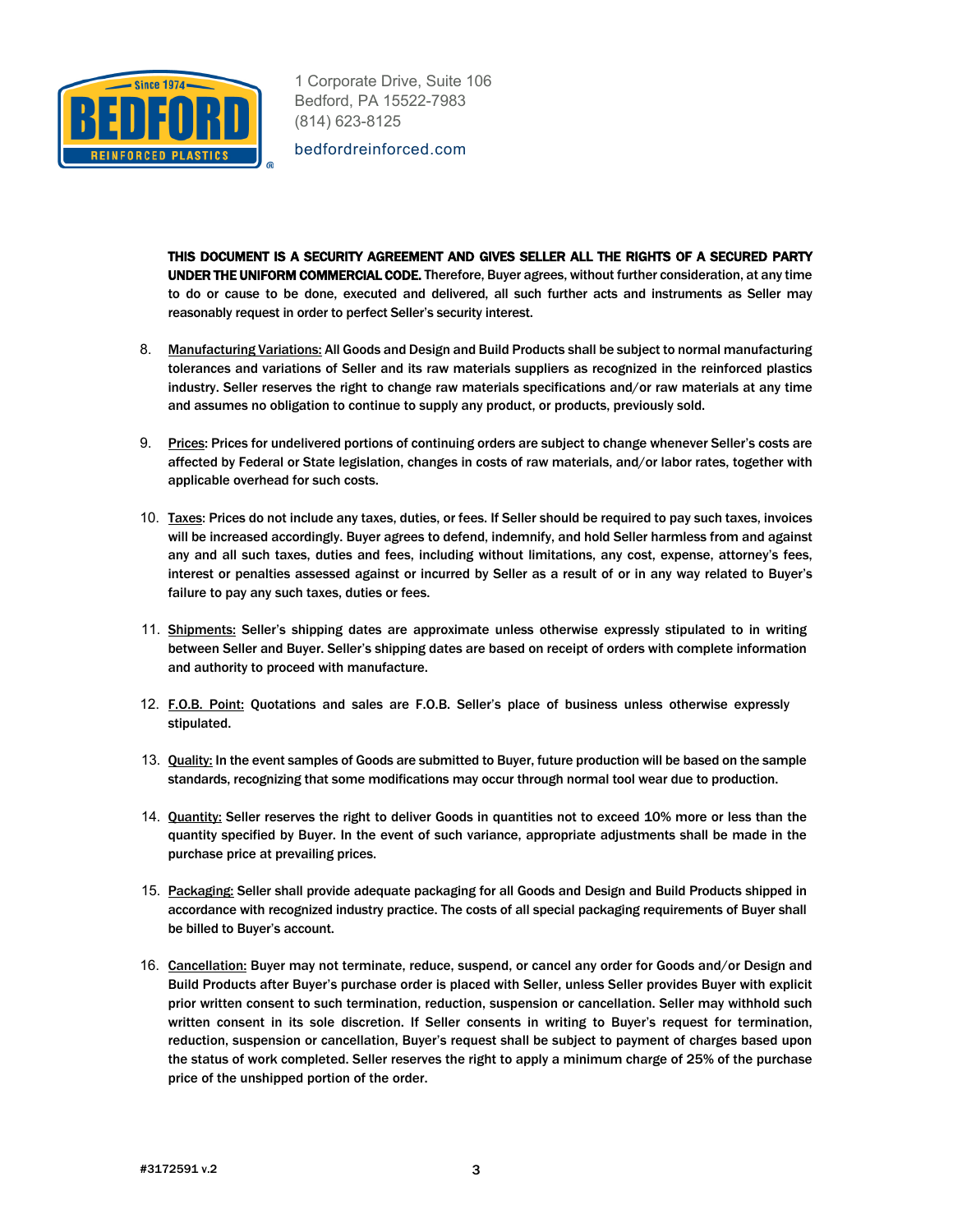

bedfordreinforced.com

- 17. Credit: All orders shall be subject to credit approval at Seller's main office.
- 18. Ownership of Tooling: All Seller's dies and tools are integral parts of Seller's manufacturing process. Buyer has no ownership rights in Seller's dies and tools. A custom die paid for by Buyer is the property of Buyer. Seller will use Buyer's die exclusively for Buyer unless otherwise authorized by Buyer in writing. Buyer has the right to obtain possession of the die by requesting the die from Seller. Buyer shall pay freight costs for their custom die. If the die remains in Seller's possession and is inactive for a period of eighteen (18) months following the most recent order from Buyer, then Seller obtains all ownership rights in the die and may use it in Seller's sole discretion for any purpose or dispose of it in any manner it sees fit without notice to Buyer.
- 19. Waiver: Failure to assert a claim arising from these Terms shall not be deemed to waive any subsequent claim.
- 20. Contingencies: Seller shall not be responsible for any inability to perform this agreement, loss, delay or damage caused, either directly or indirectly, by fire, flood, wars, strikes, lockouts, government acts or requirements, embargoes, insurrection, riot, accidents to, or breakdowns or mechanical failure of Seller's plant machinery or equipment, delays by any supplier, delays in transportation or lack of transportation facilities, epidemics, pandemics, quarantine, government prohibition of gatherings, or government/CDC-recommended or mandated shelter-in-place or social distancing measures, including but not limited to those resulting from the Coronavirus Disease 2019 (COVID-19) pandemic, or any other cause or causes beyond its control.

## SELLER SHALL NOT BE LIABLE FOR ANY LOSS, COST, PENALTY OR ANY CONSEQUENTIAL, INCIDENTAL OR OTHER DAMAGES OF ANY KIND OCCASIONED BY OR ARISING OR RESULTING FROM ANY DEFAULT OR DELAY IN DELIVERY CAUSED BY ANY EVENT BEYOND SELLER'S REASONABLE CONTROL, WHETHER OR NOT SAID LOSS, COST, PENALTY OR DAMAGE WAS REASONABLY FORESEEABLE.

- 21. Indemnification: Buyer agrees to defend, indemnify and hold Seller and its members, managers, employees, affiliates and agents harmless from and against any and all loss, cost, damage, liability, penalty, and expense (including, without limitation, any penalties or punitive damages, attorney's fees and expenses and costs of suit) (collectively "Expenses") arising out of, resulting from, or in any way connected to the manufacture, sale, or use of such Design and Build Products and Goods, including without limitation, any Expenses resulting from (1) infringement of patents, copyrights or trademarks which may arise from compliance with Buyer's designs, specifications or instructions; (2) any damage to property, personal injury, or death, or (3) any breach by Buyer of any of these Terms or terms in any purchase order or document related to the sale of Design and Build Products and Goods from Seller to Buyer. This indemnification obligation, however, shall not apply if the liability incurred by the Seller arose solely as a result of breach by Seller of its limited warranty under Paragraphs 2-3 above.
- 22. Intellectual Property: Buyer agrees that it does not have any property interest in Seller's intellectual property, including, but not limited to, its trademarks, trade names, copyrights, trade secrets, patents, know how or other proprietary rights of any nature whatsoever, whether or not incorporated in the Goods and/or Design and Build Products covered by these Terms, and Buyer will not attempt to reverse engineer any such Goods or Design and Build Products or disclose or use any such intellectual property without Seller's prior written consent.